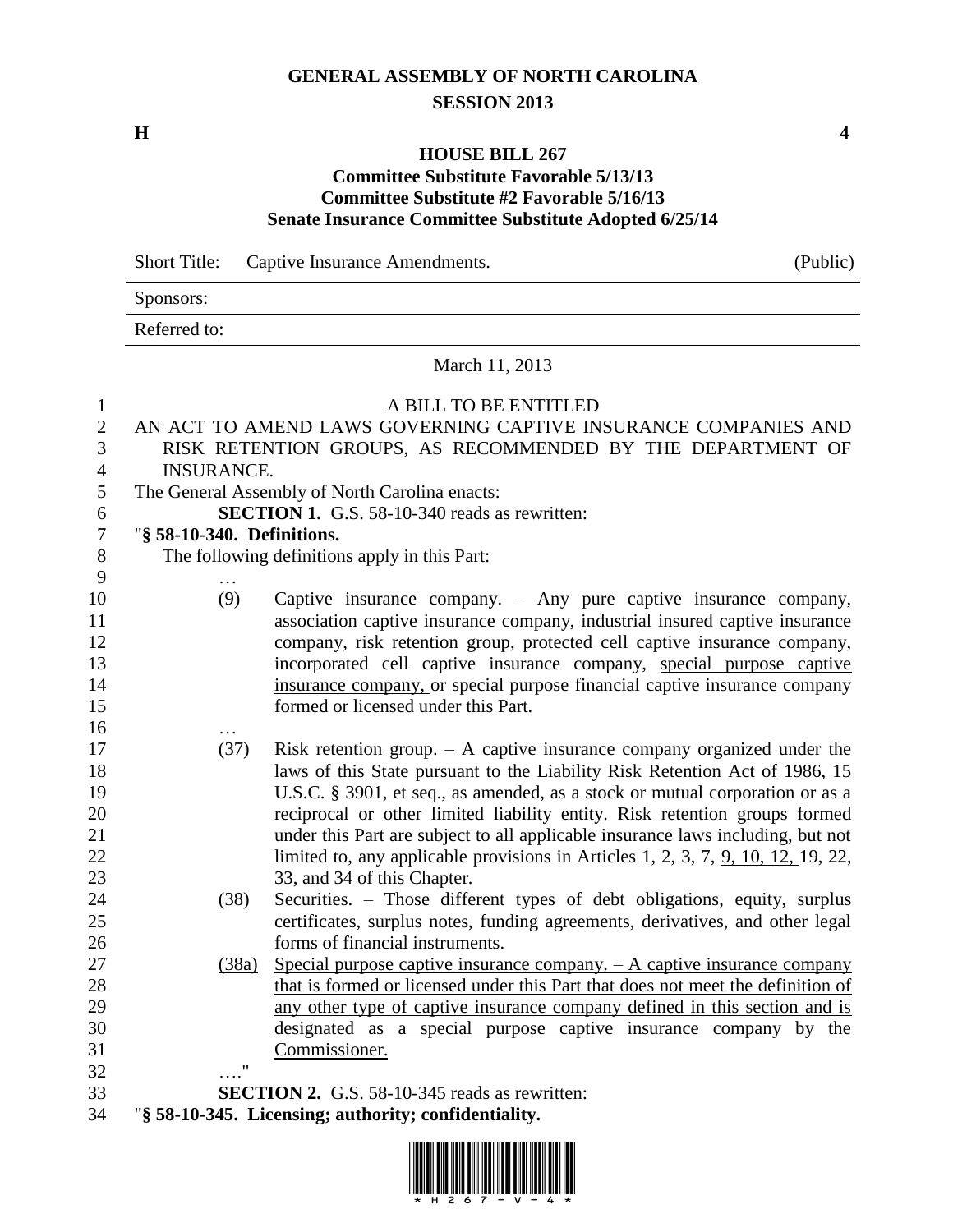|                   |      | <b>General Assembly Of North Carolina</b>                                                                                                                    | <b>Session 2013</b> |
|-------------------|------|--------------------------------------------------------------------------------------------------------------------------------------------------------------|---------------------|
| $\mathbf{1}$      | (a)  | Any eaptive insurance companybusiness entity, when permitted                                                                                                 | by<br>its           |
| $\mathbf{2}$<br>3 |      | organizational documents, may apply to the Commissioner for a license to do any and all<br>insurance comprised in G.S. 58-7-15; provided, however, that:     |                     |
| $\overline{4}$    |      |                                                                                                                                                              |                     |
| 5                 | (1)  | No pure captive insurance company shall insure any risks other than those of<br>its parent and affiliated companies or a controlled unaffiliated business or |                     |
| 6<br>$\tau$       |      | businesses.                                                                                                                                                  |                     |
| $\,8\,$           | (2)  | No association captive insurance company shall insure any risks other than                                                                                   |                     |
| 9                 |      | those of its association, those of the member organizations of its association,<br>and those of a member organization's affiliated companies.                |                     |
| 10                | (3)  | No industrial insured captive insurance company shall insure any risks other                                                                                 |                     |
| 11                |      | than those of the industrial insureds that comprise the industrial insured                                                                                   |                     |
| 12                |      | group, those of their affiliated companies, and those of the controlled                                                                                      |                     |
| 13                |      | unaffiliated business of an industrial insured or its affiliated companies.                                                                                  |                     |
| 14<br>15          | (4)  | No risk retention group shall insure any risks other than those of its members<br>and owners.                                                                |                     |
| 16                | (5)  | No captive insurance company shall provide personal motor vehicle or                                                                                         |                     |
| 17                |      | homeowner's insurance coverage or any component thereof.                                                                                                     |                     |
| 18                | (6)  | No captive insurance company shall accept or cede reinsurance except as                                                                                      |                     |
| 19                |      | provided in G.S. 58-10-445 and G.S. 58-10-605.                                                                                                               |                     |
| 20                | (7)  | No captive insurance company shall provide accident and health insurance                                                                                     |                     |
| 21                |      | on a direct basis.                                                                                                                                           |                     |
| 22                | (8)  | No captive insurance company shall provide workers' compensation and                                                                                         |                     |
| 23                |      | employer's liability insurance on a direct basis.                                                                                                            |                     |
| 24                | (9)  | No captive insurance company shall provide life insurance or annuities on a                                                                                  |                     |
| 25                |      | direct basis.                                                                                                                                                |                     |
| 26                | (10) | A special purpose captive insurance company may provide insurance or                                                                                         |                     |
| 27                |      | reinsurance or both for risks as approved by the Commissioner.                                                                                               |                     |
| 28                |      |                                                                                                                                                              |                     |
| 29                | (c)  | In order to receive a license to issue policies of insurance as a captive insurance                                                                          |                     |
| 30                |      | company in this State, an applicant business entity shall meet all of the following requirements:                                                            |                     |
| 31                | (1)  | The applicant business entity shall submit its organizational documents to                                                                                   |                     |
| 32                |      | the Commissioner. If the Commissioner approves the organizational                                                                                            |                     |
| 33                |      | documents, then the Commissioner shall issue a lettercertificate to the                                                                                      |                     |
| 34                |      | applicant business entity certifying the Commissioner's approval. The                                                                                        |                     |
| 35                |      | applicant business entity shall submit the organizational documents, along                                                                                   |                     |
| 36                |      | with a copy of the approval lettercertificate of approval issued by the                                                                                      |                     |
| 37                |      | Commissioner, and the required filing fees for organizational documents                                                                                      |                     |
| 38                |      | prescribed by North Carolina law to the Secretary of State for filing. Upon                                                                                  |                     |
| 39                |      | filing the organizational documents, the Secretary of State shall issue a                                                                                    |                     |
| 40                |      | certificate of filing to the applicant applicant business entity. The applicant                                                                              |                     |
| 41                |      | business entity shall submit a copy of the certificate of filing relative to the                                                                             |                     |
| 42                |      | applicant's applicant business entity's organizational documents issued by                                                                                   |                     |
| 43                |      | the Secretary of State to the Commissioner.                                                                                                                  |                     |
| 44                |      |                                                                                                                                                              |                     |
| 45                | (6)  | No less than the amount required by G.S. 58-10-370-G.S. 58-10-370, in a                                                                                      |                     |
| 46                |      | form acceptable to the Commissioner, shall be paid in byinto the applicant                                                                                   |                     |
| 47                |      | business entity and deposited with the Commissioner. In the alternative, an                                                                                  |                     |
| 48                |      | irrevocable letter of credit in that amount and acceptable to the                                                                                            |                     |
| 49                |      | Commissioner shall be filed with the Commissioner.entity.                                                                                                    |                     |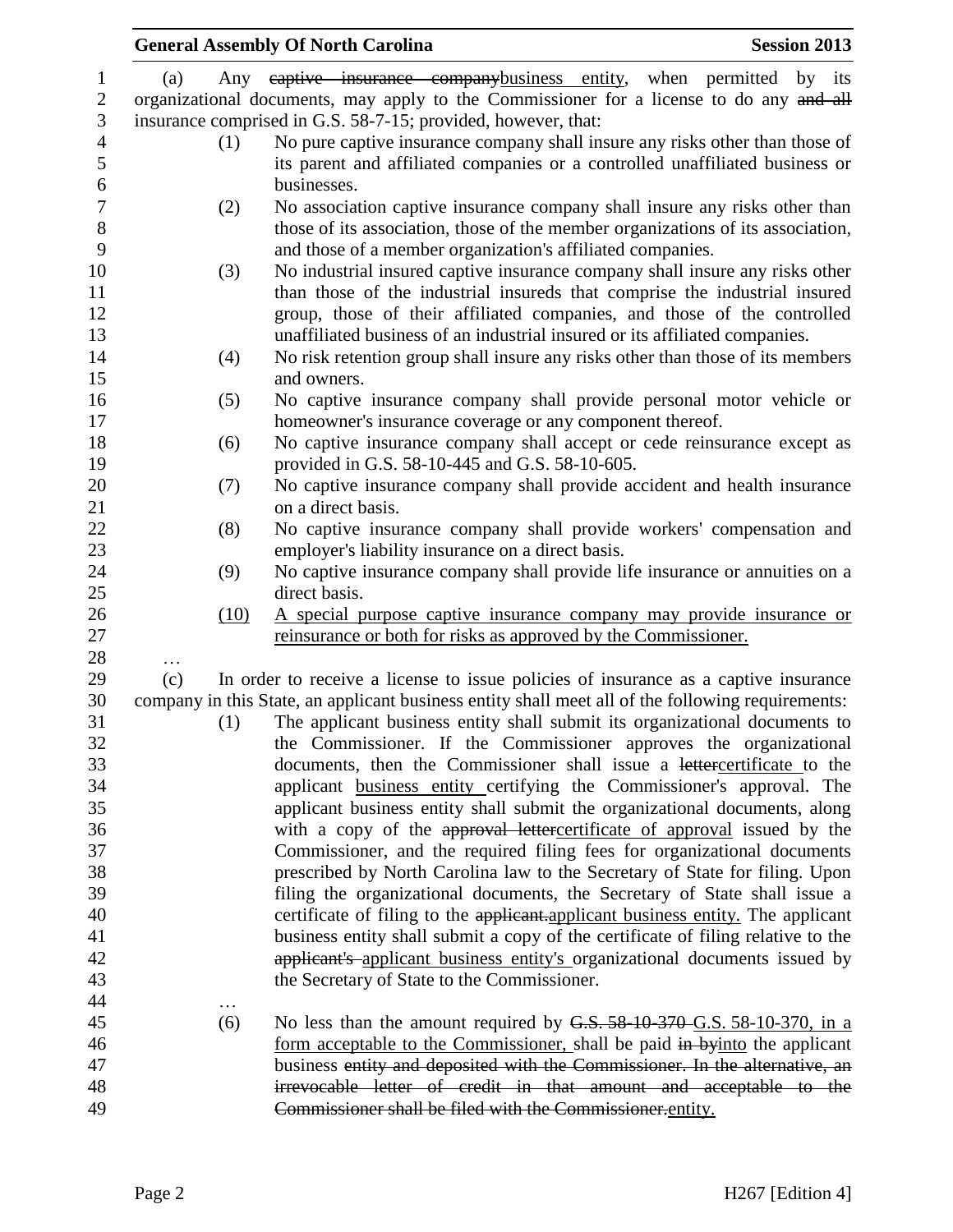|                                                                                                                      | <b>General Assembly Of North Carolina</b><br><b>Session 2013</b>                                                                                                                                                                                                                                                                                                                                                                                                                                                                                                                                                                                                                                                                                                                                                                                                                                                                                                                                                                                                                                                                                                                                                                                                                                                                     |
|----------------------------------------------------------------------------------------------------------------------|--------------------------------------------------------------------------------------------------------------------------------------------------------------------------------------------------------------------------------------------------------------------------------------------------------------------------------------------------------------------------------------------------------------------------------------------------------------------------------------------------------------------------------------------------------------------------------------------------------------------------------------------------------------------------------------------------------------------------------------------------------------------------------------------------------------------------------------------------------------------------------------------------------------------------------------------------------------------------------------------------------------------------------------------------------------------------------------------------------------------------------------------------------------------------------------------------------------------------------------------------------------------------------------------------------------------------------------|
| $\mathbf{1}$<br>$\mathbf{2}$<br>3<br>$\overline{4}$<br>5<br>6<br>7<br>$8\,$<br>9<br>10<br>11<br>12<br>13<br>14<br>15 | The applicant business entity shall submit to the Commissioner for approval<br>(7)<br>a description of the coverages, deductibles, coverage limits, and rates,<br>together with such additional information as the Commissioner may require.<br>Whenever a captive insurance company desires to amend the organizational<br>(d)<br>documents submitted pursuant to subdivision $(c)(1)$ of this section, the company shall submit<br>the amended organizational documents to the Commissioner. If the Commissioner approves the<br>amendment, then the Commissioner shall issue a lettercertificate to the applicant company<br>certifying the Commissioner's approval. The applicant business entitycompany shall submit the<br>organizational documents, along with a copy of the approval lettercertificate of approval issued<br>by the Commissioner, and the required filing fees for organizational documents prescribed in<br>North Carolina law to the Secretary of State for filing. Upon filing the organizational<br>documents, the Secretary of State shall issue a certificate of filing to the applicant-company.<br>The applicant company shall submit a copy of the certificate of filing relative to the<br>applicant's company's organizational documents issued by the Secretary of State to the<br>Commissioner. |
| 16                                                                                                                   |                                                                                                                                                                                                                                                                                                                                                                                                                                                                                                                                                                                                                                                                                                                                                                                                                                                                                                                                                                                                                                                                                                                                                                                                                                                                                                                                      |
| 17<br>18<br>19<br>20<br>21<br>22<br>23                                                                               | (f)<br>Information submitted pursuant to this subsection section is confidential and may be<br>made public by the Commissioner or the Commissioner's designee only upon an order of a<br>court of competent jurisdiction except:<br>This subdivisionsubsection shall not apply to any risk retention group.<br>(1)<br>The Commissioner shall have the discretion to disclose such information to a<br>(2)<br>public official having jurisdiction over the regulation of insurance in another<br>state, provided that:                                                                                                                                                                                                                                                                                                                                                                                                                                                                                                                                                                                                                                                                                                                                                                                                                |
| 24                                                                                                                   | The public official agrees in writing to maintain the confidentiality of<br>a.                                                                                                                                                                                                                                                                                                                                                                                                                                                                                                                                                                                                                                                                                                                                                                                                                                                                                                                                                                                                                                                                                                                                                                                                                                                       |
| 25                                                                                                                   | such information; and                                                                                                                                                                                                                                                                                                                                                                                                                                                                                                                                                                                                                                                                                                                                                                                                                                                                                                                                                                                                                                                                                                                                                                                                                                                                                                                |
| 26                                                                                                                   | The laws of the state in which the public official serves require the<br>$\mathbf b$ .                                                                                                                                                                                                                                                                                                                                                                                                                                                                                                                                                                                                                                                                                                                                                                                                                                                                                                                                                                                                                                                                                                                                                                                                                                               |
| 27                                                                                                                   | information to be and to remain confidential.                                                                                                                                                                                                                                                                                                                                                                                                                                                                                                                                                                                                                                                                                                                                                                                                                                                                                                                                                                                                                                                                                                                                                                                                                                                                                        |
| 28                                                                                                                   | Organizational documents filed with the Secretary of State shall continue to<br>(3)                                                                                                                                                                                                                                                                                                                                                                                                                                                                                                                                                                                                                                                                                                                                                                                                                                                                                                                                                                                                                                                                                                                                                                                                                                                  |
| 29                                                                                                                   | be nonconfidential public records in the Secretary of State's office.                                                                                                                                                                                                                                                                                                                                                                                                                                                                                                                                                                                                                                                                                                                                                                                                                                                                                                                                                                                                                                                                                                                                                                                                                                                                |
| 30                                                                                                                   | $\ldots$ ."                                                                                                                                                                                                                                                                                                                                                                                                                                                                                                                                                                                                                                                                                                                                                                                                                                                                                                                                                                                                                                                                                                                                                                                                                                                                                                                          |
| 31<br>32                                                                                                             | <b>SECTION 3.</b> G.S. 58-10-360 reads as rewritten:                                                                                                                                                                                                                                                                                                                                                                                                                                                                                                                                                                                                                                                                                                                                                                                                                                                                                                                                                                                                                                                                                                                                                                                                                                                                                 |
| 33                                                                                                                   | "§ 58-10-360. Designation of captive manager.<br>Before licensing, eaptive insurance companies the applicant business entity shall report in                                                                                                                                                                                                                                                                                                                                                                                                                                                                                                                                                                                                                                                                                                                                                                                                                                                                                                                                                                                                                                                                                                                                                                                         |
| 34                                                                                                                   | writing to the Commissioner the name and address of the manager designated to manage the                                                                                                                                                                                                                                                                                                                                                                                                                                                                                                                                                                                                                                                                                                                                                                                                                                                                                                                                                                                                                                                                                                                                                                                                                                             |
| 35                                                                                                                   | captive insurance company. The Commissioner shall approve the captive manager and may                                                                                                                                                                                                                                                                                                                                                                                                                                                                                                                                                                                                                                                                                                                                                                                                                                                                                                                                                                                                                                                                                                                                                                                                                                                |
| 36                                                                                                                   | require the submission of additional information regarding the proposed captive manager in a                                                                                                                                                                                                                                                                                                                                                                                                                                                                                                                                                                                                                                                                                                                                                                                                                                                                                                                                                                                                                                                                                                                                                                                                                                         |
| 37                                                                                                                   | form and manner as the Commissioner may designate."                                                                                                                                                                                                                                                                                                                                                                                                                                                                                                                                                                                                                                                                                                                                                                                                                                                                                                                                                                                                                                                                                                                                                                                                                                                                                  |
| 38                                                                                                                   | <b>SECTION 4.</b> G.S. 58-10-365 reads as rewritten:                                                                                                                                                                                                                                                                                                                                                                                                                                                                                                                                                                                                                                                                                                                                                                                                                                                                                                                                                                                                                                                                                                                                                                                                                                                                                 |
| 39                                                                                                                   | "§ 58-10-365. Names of companies.                                                                                                                                                                                                                                                                                                                                                                                                                                                                                                                                                                                                                                                                                                                                                                                                                                                                                                                                                                                                                                                                                                                                                                                                                                                                                                    |
| 40                                                                                                                   | No applicant business entity or captive insurance company shall adopt a name that is the                                                                                                                                                                                                                                                                                                                                                                                                                                                                                                                                                                                                                                                                                                                                                                                                                                                                                                                                                                                                                                                                                                                                                                                                                                             |
| 41                                                                                                                   | same, deceptively similar, or likely to be confused with or mistaken for any other existing                                                                                                                                                                                                                                                                                                                                                                                                                                                                                                                                                                                                                                                                                                                                                                                                                                                                                                                                                                                                                                                                                                                                                                                                                                          |
| 42                                                                                                                   | business name registered in this State nor any name likely to mislead the public. Any name                                                                                                                                                                                                                                                                                                                                                                                                                                                                                                                                                                                                                                                                                                                                                                                                                                                                                                                                                                                                                                                                                                                                                                                                                                           |
| 43                                                                                                                   | adopted by an applicant business entity or a captive insurance company shall comply with the                                                                                                                                                                                                                                                                                                                                                                                                                                                                                                                                                                                                                                                                                                                                                                                                                                                                                                                                                                                                                                                                                                                                                                                                                                         |
| 44                                                                                                                   | requirements of State law."                                                                                                                                                                                                                                                                                                                                                                                                                                                                                                                                                                                                                                                                                                                                                                                                                                                                                                                                                                                                                                                                                                                                                                                                                                                                                                          |
| 45<br>46                                                                                                             | <b>SECTION 5.</b> G.S. 58-10-370 reads as rewritten:<br>"§ 58-10-370. Capital and surplus requirements.                                                                                                                                                                                                                                                                                                                                                                                                                                                                                                                                                                                                                                                                                                                                                                                                                                                                                                                                                                                                                                                                                                                                                                                                                              |
| 47                                                                                                                   | No captive insurance companyapplicant business entity shall be issued a license                                                                                                                                                                                                                                                                                                                                                                                                                                                                                                                                                                                                                                                                                                                                                                                                                                                                                                                                                                                                                                                                                                                                                                                                                                                      |
| 48                                                                                                                   | (a)<br>unless it possesses and maintains unimpaired paid-in capital and surplus of:                                                                                                                                                                                                                                                                                                                                                                                                                                                                                                                                                                                                                                                                                                                                                                                                                                                                                                                                                                                                                                                                                                                                                                                                                                                  |
| 49                                                                                                                   | In the case of a pure captive insurance company, not less than two hundred<br>(1)                                                                                                                                                                                                                                                                                                                                                                                                                                                                                                                                                                                                                                                                                                                                                                                                                                                                                                                                                                                                                                                                                                                                                                                                                                                    |
| 50                                                                                                                   | fifty thousand dollars (\$250,000) or such other amount determined by the                                                                                                                                                                                                                                                                                                                                                                                                                                                                                                                                                                                                                                                                                                                                                                                                                                                                                                                                                                                                                                                                                                                                                                                                                                                            |
| 51                                                                                                                   | Commissioner.                                                                                                                                                                                                                                                                                                                                                                                                                                                                                                                                                                                                                                                                                                                                                                                                                                                                                                                                                                                                                                                                                                                                                                                                                                                                                                                        |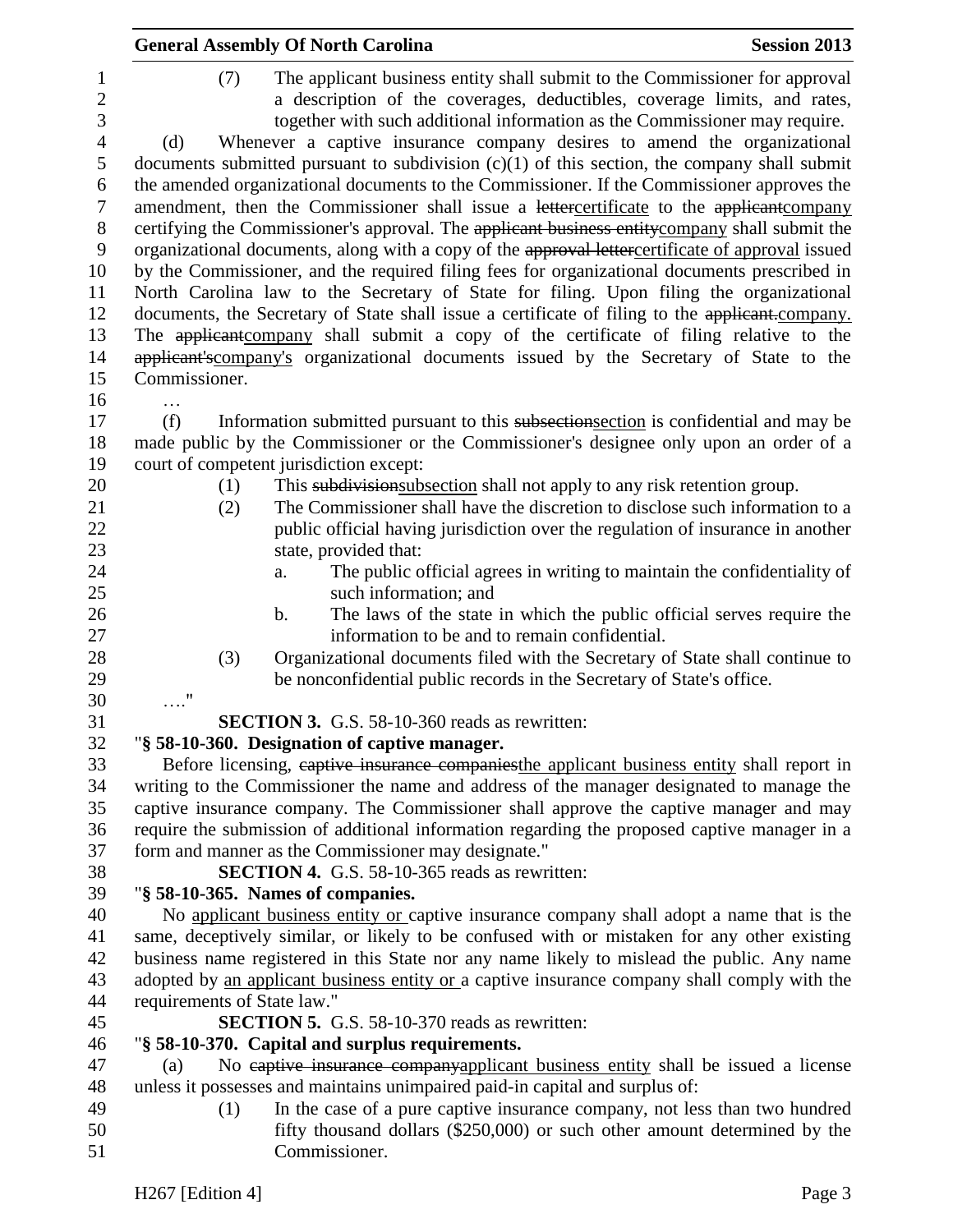| <b>Session 2013</b><br><b>General Assembly Of North Carolina</b>                               |
|------------------------------------------------------------------------------------------------|
| (2)<br>In the case of an association captive insurance company, not less than five             |
| hundred thousand dollars (\$500,000).                                                          |
| In the case of an industrial insured captive insurance company, not less than<br>(3)           |
| five hundred thousand dollars (\$500,000).                                                     |
| In the case of a risk retention group, not less than one million dollars<br>(4)                |
| (\$1,000,000).                                                                                 |
| In the case of a protected cell captive insurance company, not less than two<br>(5)            |
| hundred fifty thousand dollars (\$250,000).                                                    |
| In the case of a special purpose captive insurance company, not less than two<br><u>(6)</u>    |
| hundred fifty thousand dollars (\$250,000).                                                    |
| The Commissioner may prescribe additional capital and surplus based upon the<br>(b)            |
| type, volume, and nature of insurance business to be transacted.                               |
| Capital and surplus required by subsections (a) and (b) of this section shall be in the<br>(c) |
| form of eash or ancash, securities approved by the Commissioner, a clean irrevocable letter of |
| credit issued by a bank approved by the Commissioner. Commissioner, or other form approved     |
| by the Commissioner."                                                                          |
| <b>SECTION 6.</b> G.S. 58-10-395 reads as rewritten:                                           |
| "§ 58-10-395. Change of business.                                                              |
| Any material change in a captive insurance company's business planplan of<br>(a)               |
| operation that was filed with the Commissioner at the time of initial application and any      |
| subsequent amendment of the plan requires prior approval from the Commissioner.                |
| Any change in any other information filed with the application must be filed with<br>(b)       |
| the Commissioner within 60 days but does not require prior approval."                          |
| <b>SECTION 7.</b> G.S. 58-10-400 reads as rewritten:                                           |
| "§ 58-10-400. Insurance manager and intermediaries.                                            |
| No person shall act in or from this State as a managing general agent, producer, or            |
| reinsurance intermediary for captive business without the authorization of the Commissioner.   |
| Application for such authorization must be on a form prescribed by the                         |
| Commissioner.Commissioner."                                                                    |
| <b>SECTION 8.</b> G.S. 58-10-405 reads as rewritten:                                           |
| "§ 58-10-405. Annual reports.                                                                  |
| No captive insurance companies shall be required to make any annual report to the<br>(a)       |
| Commissioner except as provided in this Part.                                                  |
| Prior to March 1 of each year, and prior to March 15 of each year in the case of pure<br>(b)   |
| captive insurance companies or industrial insured captive insurance companies, each captive    |
| insurance company shall submit to the Commissioner a report of its financial condition,        |
| verified by oath of two of its executive officers. Each captive insurance company shall report |
| using generally accepted accounting principles, unless the Commissioner requires, approves, or |
| accepts the use of statutory accounting principles or other comprehensive basis of accounting. |
| The Commissioner may require, approve, or accept any appropriate or necessary modifications    |
| of the statutory accounting principles or other comprehensive basis of accounting for the type |
| of insurance and kinds of insurers to be reported upon. The Commissioner may require           |
| additional information to supplement such report. Except as otherwise provided, each risk      |
| retention group and association captive insurance company shall file its report in the form    |
| required by G.S. 58-2-165, and each risk retention group and association captive insurance     |
| company-shall comply with the requirements set forth in G.S. 58-4-5. All other captive         |
| insurance companies shall report on forms adopted by the Commissioner. G.S. 58-10-345(f)       |
| shall apply to each report filed pursuant to this section. Branch captive insurance companies  |
| shall file the report required by this section unless otherwise required by G.S. 58-10-545.    |
| Special Purpose Financial Captive insurance companies shall report in accordance with          |
| G.S. 58-10-625.                                                                                |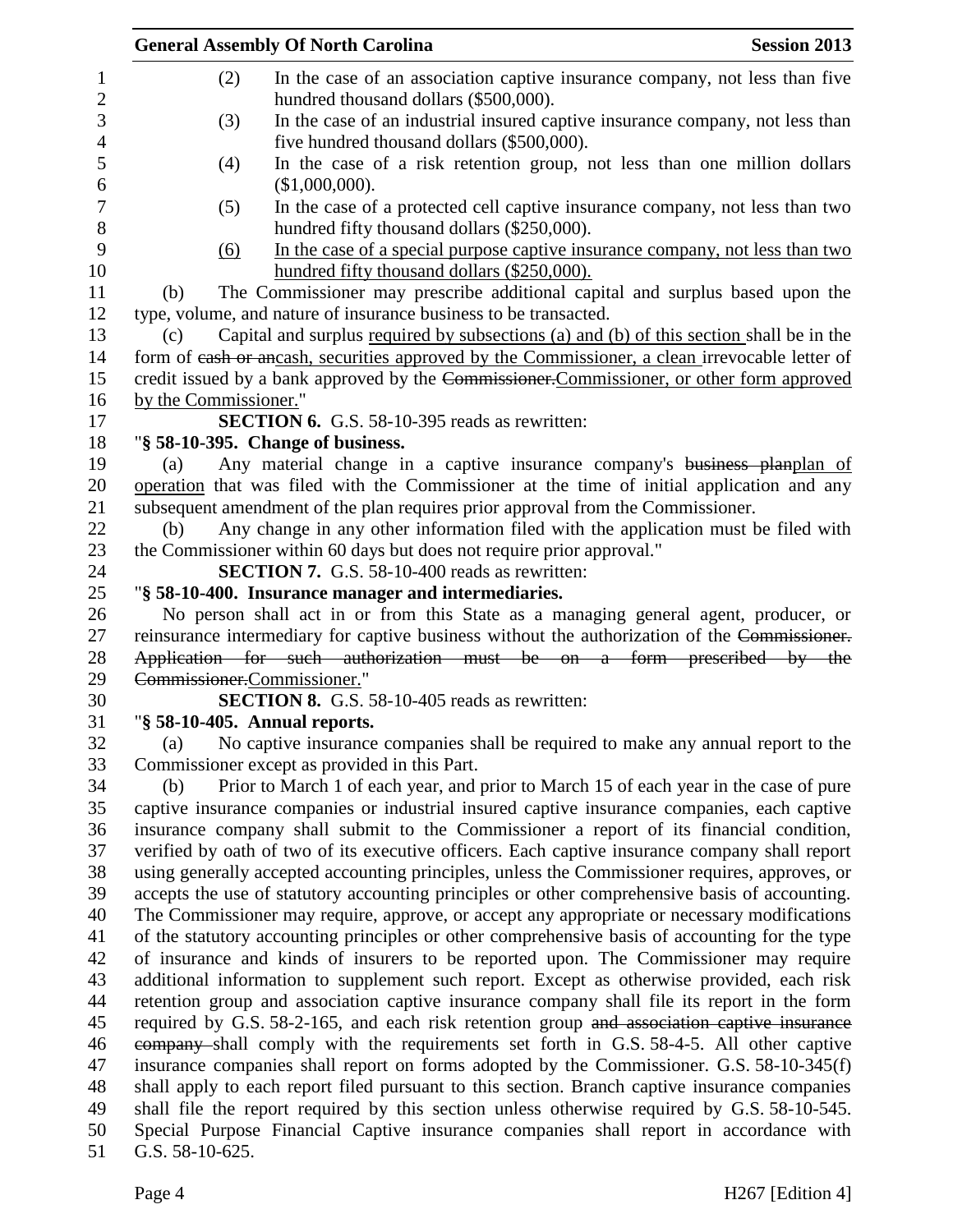|             | <b>General Assembly Of North Carolina</b>                                                                                                                                             | <b>Session 2013</b> |
|-------------|---------------------------------------------------------------------------------------------------------------------------------------------------------------------------------------|---------------------|
| (c)         | A pure captive insurance company company, a special purpose captive insurance                                                                                                         |                     |
|             | company, or an industrial insured captive insurance company may make written application to                                                                                           |                     |
|             | the Commissioner for filing the required report on an alternative reporting date based on the                                                                                         |                     |
|             | company's fiscal year-end. If an alternative reporting date is granted by the Commissioner,                                                                                           |                     |
| then:       |                                                                                                                                                                                       |                     |
|             | The annual report is due 75 days after the fiscal year-end.<br>$\bigoplus$                                                                                                            |                     |
|             | In order to provide sufficient detail to support the premium tax return, the<br>(2)                                                                                                   |                     |
|             | pure captive insurance company or industrial insured captive insurance                                                                                                                |                     |
|             | company shall file, prior to March 15 of each year for each calendar                                                                                                                  |                     |
|             | year end, pages 1, 2, 3, and 5 of the "Captive Annual Statement; Pure or                                                                                                              |                     |
|             | Industrial Insured," verified by oath of two of its executive officers then the                                                                                                       |                     |
|             | annual report is due 75 days after the fiscal year-end."                                                                                                                              |                     |
|             | <b>SECTION 9.</b> G.S. 58-10-415 reads as rewritten:                                                                                                                                  |                     |
|             | "§ 58-10-415. Annual audit and actuarial certification.                                                                                                                               |                     |
| (a)         | All captive insurance companies with the exception of risk retention groups shall                                                                                                     |                     |
|             | have an annual audit by an independent certified public accountant and shall file such audited                                                                                        |                     |
|             | financial report with the Commissioner on or before June 30 for the prior calendar year. Risk                                                                                         |                     |
|             | retention groups shall comply with Parts 6 and 7 of Article 10 of this Chapter instead of this                                                                                        |                     |
| section.    |                                                                                                                                                                                       |                     |
| (b)         | Captive insurance companies that have received approval to report on other than a                                                                                                     |                     |
|             | calendar year basis pursuant to G.S. 58-10-405 shall file such statements within 180 days after                                                                                       |                     |
|             | the end of their fiscal year.                                                                                                                                                         |                     |
| (c)         | Captive insurance companies with less than one million two hundred thousand                                                                                                           |                     |
|             | dollars $(\$1,200,000)$ in written premium may make a written request for exemption from the                                                                                          |                     |
|             | annual audit requirement. Such request must be made at least 90 days prior to the captive                                                                                             |                     |
|             | insurance company's fiscal year-end or as otherwise required by the Commissioner. Requests                                                                                            |                     |
|             | will be considered on a case-by-case basis and may be subject to the Commissioner receiving                                                                                           |                     |
|             | an annual audit of the captive insurance company's parent company in lieu of the annual audit                                                                                         |                     |
|             | of the captive insurance company.                                                                                                                                                     |                     |
| (c1)        | Extensions of the due dates for filings required by this section may be granted by                                                                                                    |                     |
|             | the Commissioner for 30-day periods upon a showing by the captive insurance company and its                                                                                           |                     |
|             | independent certified public accountant of the reasons for requesting an extension and                                                                                                |                     |
|             | determination by the Commissioner of good cause for the extension. The request for extension                                                                                          |                     |
|             | must be received in writing not less than 10 days before the due date and in sufficient detail to                                                                                     |                     |
|             | permit the Commissioner to make an informed decision with respect to the requested extension.                                                                                         |                     |
| (c2)<br>(d) | G.S. 58-10-345(f) shall apply to all information filed pursuant to this section.                                                                                                      |                     |
|             | The annual audit report shall be considered part of the captive insurance company's<br>annual report of financial condition except with respect to the date by which it must be filed |                     |
|             | with the Commissioner. The annual audit shall consist of the following:                                                                                                               |                     |
|             | Opinion of independent certified public accountant. - Financial statements<br>(1)                                                                                                     |                     |
|             | furnished pursuant to this section shall be audited by independent certified                                                                                                          |                     |
|             | public accountants in accordance with generally accepted auditing standards                                                                                                           |                     |
|             | as determined by the American Institute of Certified Public Accountants or                                                                                                            |                     |
|             | statutory accounting principles in accordance with the NAIC Accounting                                                                                                                |                     |
|             | Practices and Procedures Manual in effect for the period covered by the                                                                                                               |                     |
|             | report. The opinion of the independent certified public accountant shall                                                                                                              |                     |
|             | cover all years presented. The opinion shall be addressed to the captive                                                                                                              |                     |
|             | insurance company on stationery of the accountant showing the address of                                                                                                              |                     |
|             | issuance and shall be signed and dated.                                                                                                                                               |                     |
|             | Annual audited financial report. -The annual audited financial report shall                                                                                                           |                     |
|             | include the following:                                                                                                                                                                |                     |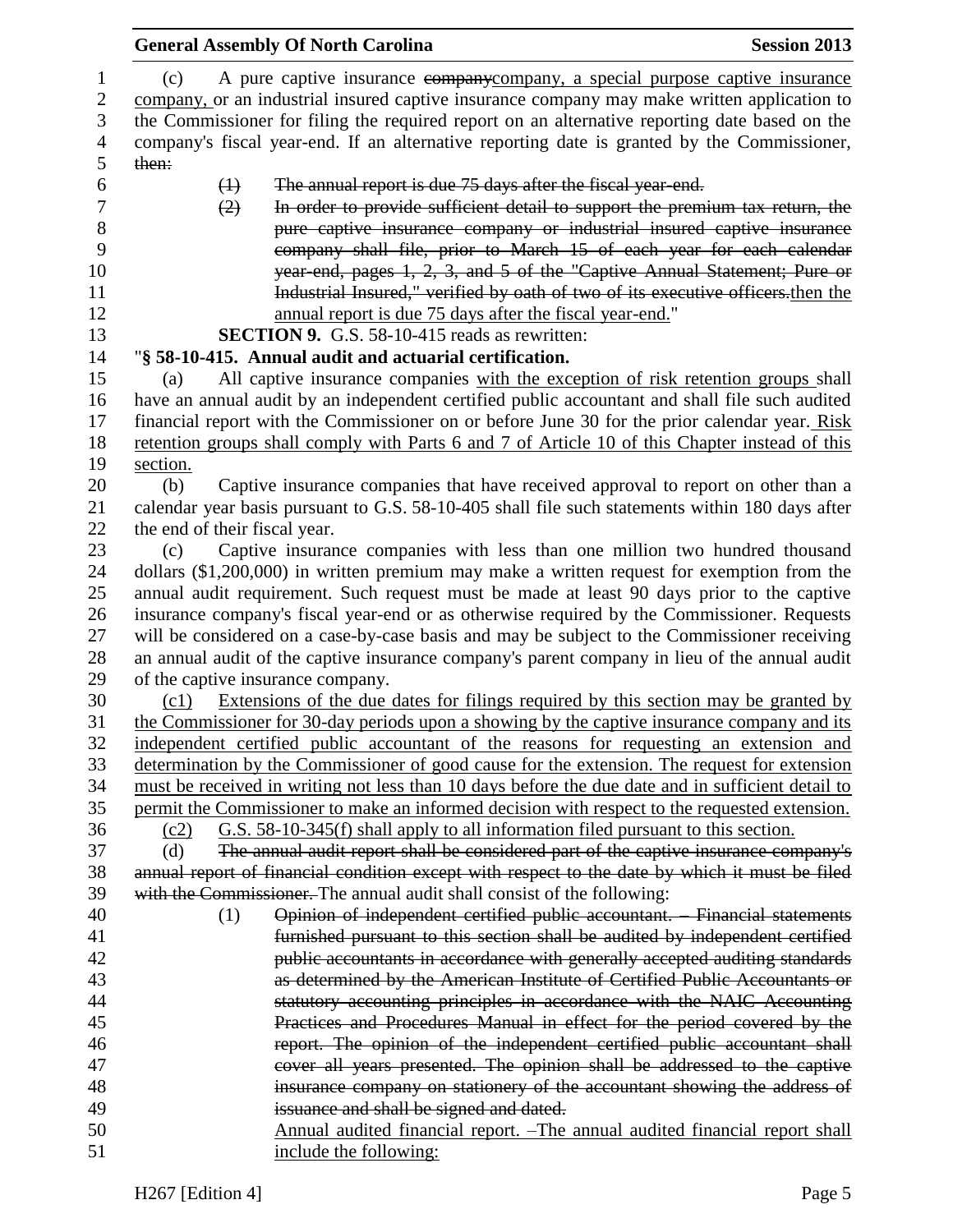|                  |                   | <b>General Assembly Of North Carolina</b>                                     | <b>Session 2013</b>                                                                                                                          |
|------------------|-------------------|-------------------------------------------------------------------------------|----------------------------------------------------------------------------------------------------------------------------------------------|
|                  | $\underline{a}$ . |                                                                               | Financial statements. – Financial statements shall be prepared in                                                                            |
|                  |                   |                                                                               | accordance with generally accepted accounting principles, unless the                                                                         |
|                  |                   |                                                                               | Commissioner requires, approves, or accepts the use of statutory                                                                             |
|                  |                   |                                                                               | accounting principles or other comprehensive basis of accounting,                                                                            |
|                  |                   |                                                                               | with useful or necessary modifications or adaptations required,                                                                              |
|                  |                   |                                                                               | approved or accepted by the Commissioner, and shall be audited by                                                                            |
|                  |                   |                                                                               | an independent certified public accountant in accordance with                                                                                |
|                  |                   |                                                                               | generally accepted auditing standards as determined by the American                                                                          |
|                  |                   |                                                                               | Institute of Certified Public Accountants. The Commissioner may                                                                              |
|                  |                   |                                                                               | require that the financial statement be supplemented by additional                                                                           |
|                  |                   | information.                                                                  |                                                                                                                                              |
|                  | <u>b.</u>         |                                                                               | Notes to financial statements. $-$ The notes to financial statements                                                                         |
|                  |                   |                                                                               | shall be those required by generally accepted accounting principles,                                                                         |
|                  |                   |                                                                               | or as otherwise approved by the Commissioner, and shall also                                                                                 |
|                  |                   |                                                                               | include a reconciliation of differences, if any, between the audited                                                                         |
|                  |                   |                                                                               | <u>financial report and the report of the captive insurance company's</u>                                                                    |
|                  |                   |                                                                               | financial condition filed with the Commissioner in accordance with                                                                           |
|                  |                   | G.S. $58-10-405(b)$ .                                                         |                                                                                                                                              |
|                  | $\underline{c}$ . |                                                                               | Related required auditor communications. - Copies of related                                                                                 |
|                  |                   |                                                                               | required auditor communications in accordance with generally                                                                                 |
|                  |                   | accepted auditing standards.                                                  |                                                                                                                                              |
| (2)              |                   |                                                                               | Report of evaluation of internal controls. This report shall include an                                                                      |
|                  |                   | evaluation of the internal controls of the captive insurance company relating |                                                                                                                                              |
|                  |                   | to the methods and procedures used in the securing of assets and the          |                                                                                                                                              |
|                  |                   |                                                                               | reliability of the financial records, including, but not limited to, such controls                                                           |
|                  |                   | as the system of authorization and approval and the separation of duties. The |                                                                                                                                              |
|                  |                   |                                                                               | review shall be conducted in accordance with generally accepted auditing                                                                     |
|                  |                   |                                                                               | standards or statutory accounting principles and the report filed with the                                                                   |
|                  |                   | Commissioner. An exemption from this evaluation may be granted on a           |                                                                                                                                              |
|                  |                   | case by case basis upon written request to the Commissioner.                  |                                                                                                                                              |
|                  |                   |                                                                               | Certified public accountant's affirmation. - The certified public accountant                                                                 |
|                  |                   |                                                                               | shall furnish a written statement in the engagement letter or other document                                                                 |
|                  |                   |                                                                               | submitted to the captive insurance company that the certified public                                                                         |
|                  |                   |                                                                               | accountant is aware of and will comply with the responsibilities imposed by                                                                  |
|                  |                   | G.S. $58-10-420(b)$ and G.S. $58-10-420(c)$ .                                 |                                                                                                                                              |
| $\left(3\right)$ |                   |                                                                               | Accountant's letter of qualifications. - The accountant shall furnish the                                                                    |
|                  |                   |                                                                               | captive insurance company, for inclusion in the filing of the audited annual                                                                 |
|                  |                   | report, a letter stating:                                                     |                                                                                                                                              |
|                  | $\theta$ .        |                                                                               | That the accountant is independent with respect to the captive                                                                               |
|                  |                   |                                                                               | insurance company and conforms to the standards of the profession<br>as contained in the Code of Professional Ethics, pronouncements of      |
|                  |                   |                                                                               | the American Institute of Certified Public Accountants, and                                                                                  |
|                  |                   |                                                                               |                                                                                                                                              |
|                  | $\mathbf{b}$ .    | pronouncements of the Financial Accounting Standards Board.                   |                                                                                                                                              |
|                  |                   |                                                                               | The general background and experience of the staff engaged in the<br>audit, including the experience in auditing captives or other insurance |
|                  |                   | companies.                                                                    |                                                                                                                                              |
|                  |                   |                                                                               |                                                                                                                                              |
|                  | $e_{\cdot}$       |                                                                               | That the accountant understands that the audited annual report and<br>the accountant's opinions thereon will be filed in compliance with     |
|                  |                   | this section with the Commissioner.                                           |                                                                                                                                              |
|                  | d.                |                                                                               | That the accountant consents to the requirements of                                                                                          |
|                  |                   |                                                                               | G.S. 58-10-420(b) and (c) and that the accountant consents and                                                                               |
|                  |                   |                                                                               |                                                                                                                                              |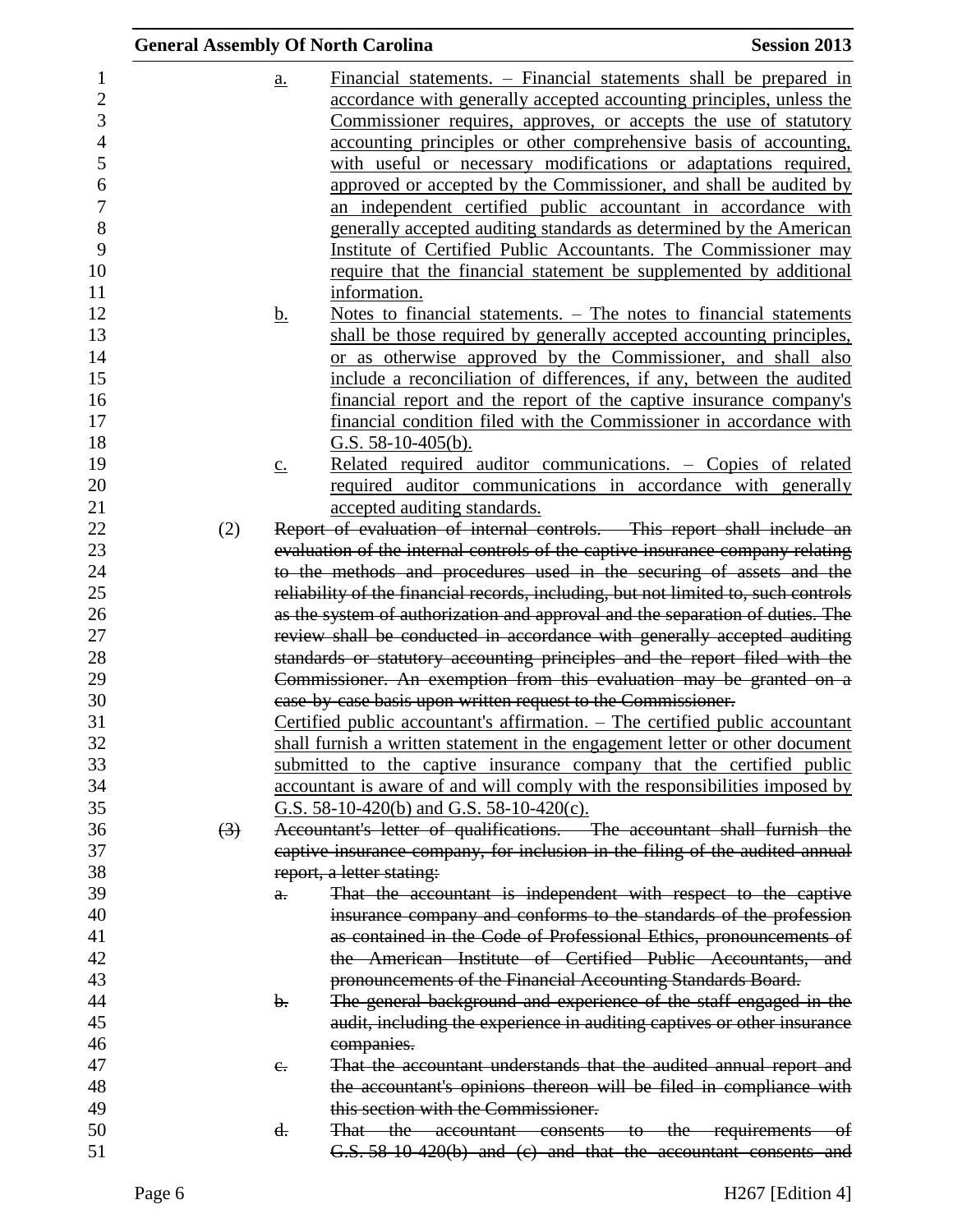| <b>General Assembly Of North Carolina</b> |                                                                                                                                                                                                 | <b>Session 2013</b>                                                                                            |
|-------------------------------------------|-------------------------------------------------------------------------------------------------------------------------------------------------------------------------------------------------|----------------------------------------------------------------------------------------------------------------|
|                                           |                                                                                                                                                                                                 | agrees to make available for review by the Commissioner, the                                                   |
|                                           |                                                                                                                                                                                                 | Commissioner's appointed agent, or other designee the work papers                                              |
|                                           | as defined in G.S. 58-10-420(e).                                                                                                                                                                |                                                                                                                |
| $e_{\cdot}$                               |                                                                                                                                                                                                 | That the accountant is properly licensed by an appropriate state                                               |
|                                           |                                                                                                                                                                                                 | licensing authority and that he or she is a member in good standing                                            |
|                                           | of the American Institute of Certified Public Accountants.                                                                                                                                      |                                                                                                                |
| (4)                                       | Financial statements. Statements required shall be as follows:                                                                                                                                  |                                                                                                                |
| $\theta$ .                                | Balance sheets reporting assets, liabilities, capital, and surplus.                                                                                                                             |                                                                                                                |
| b.                                        | Statements of operations.                                                                                                                                                                       |                                                                                                                |
| $e_{\cdot}$                               | Statements of cash flow.                                                                                                                                                                        |                                                                                                                |
| d.                                        | Statements of changes in capital and surplus.                                                                                                                                                   |                                                                                                                |
| $e_{i}$                                   |                                                                                                                                                                                                 | Notes to financial statements. The notes to financial statements shall                                         |
|                                           |                                                                                                                                                                                                 | be those required by generally accepted accounting principles, or as                                           |
|                                           |                                                                                                                                                                                                 | required by any other comprehensive basis of accounting in use by                                              |
|                                           |                                                                                                                                                                                                 | the captive insurance company and approved by the Commissioner,                                                |
|                                           | and shall include:                                                                                                                                                                              |                                                                                                                |
|                                           | $\pm$                                                                                                                                                                                           | A reconciliation of differences, if any, between the audited                                                   |
|                                           |                                                                                                                                                                                                 | financial report and the report of its financial condition filed                                               |
|                                           |                                                                                                                                                                                                 | with the Commissioner in accordance with                                                                       |
|                                           | $G.S. 58-10-405(b)$ .<br>2.                                                                                                                                                                     |                                                                                                                |
|                                           |                                                                                                                                                                                                 | A summary of ownership and relationship of the captive<br>insurance company and all affiliated corporations or |
|                                           | companies insured by the captive insurance company.                                                                                                                                             |                                                                                                                |
|                                           | $\overline{3}$ .                                                                                                                                                                                | A narrative explanation of all material transactions and                                                       |
|                                           | balances with the captive insurance company.                                                                                                                                                    |                                                                                                                |
| (5)                                       | Certification of loss reserves and loss expense reserves. - The annual                                                                                                                          |                                                                                                                |
|                                           | auditaudited financial report shall be filed with a Statement of Actuarial                                                                                                                      |                                                                                                                |
|                                           | Opinion evaluating the captive insurance company's loss reserves and loss                                                                                                                       |                                                                                                                |
|                                           | expense reserves. The individual who prepares the Statement of Actuarial                                                                                                                        |                                                                                                                |
|                                           | Opinion shall be a Fellow of the Casualty Actuarial Society, a member in                                                                                                                        |                                                                                                                |
|                                           | good standing of the American Academy of Actuaries, or an individual who                                                                                                                        |                                                                                                                |
| has                                       | demonstrated competence in loss reserve evaluation to the                                                                                                                                       |                                                                                                                |
|                                           | Commissioner. Certification shall be in such form as the Commissioner                                                                                                                           |                                                                                                                |
|                                           | deems appropriate."                                                                                                                                                                             |                                                                                                                |
|                                           | <b>SECTION 10.</b> G.S. 58-10-420 reads as rewritten:                                                                                                                                           |                                                                                                                |
|                                           | "§ 58-10-420. Independent certified public accountants.                                                                                                                                         |                                                                                                                |
| (a)                                       | A captive insurance company, after becoming subject to this Part, shall within 60                                                                                                               |                                                                                                                |
|                                           | days report to the Commissioner in writing, the name and address of the independent certified                                                                                                   |                                                                                                                |
|                                           | public accountant retained to conduct the annual audit set forth in G.S. 58-10-415.                                                                                                             |                                                                                                                |
| (b)                                       | A captive insurance company shall require its independent certified public                                                                                                                      |                                                                                                                |
|                                           | accountant to immediately notify in writing an officer and all members of the board of directors                                                                                                |                                                                                                                |
|                                           | of the captive insurance company of any determination by the independent certified public                                                                                                       |                                                                                                                |
|                                           | accountant that the captive insurance company has materially misstated its financial condition<br>in its report to the Commissioner as required in G.S. 58-10-405. The independent certified    |                                                                                                                |
|                                           | public accountant shall furnish such notification to the Commissioner within five working days                                                                                                  |                                                                                                                |
|                                           | of notifying the captive insurance company.A captive insurance company receiving a                                                                                                              |                                                                                                                |
|                                           |                                                                                                                                                                                                 | notification pursuant to this subsection shall forward a copy of the notification to the                       |
|                                           |                                                                                                                                                                                                 |                                                                                                                |
|                                           |                                                                                                                                                                                                 |                                                                                                                |
|                                           | Commissioner within five business days after receipt of the notification and shall provide the<br>independent certified public accountant with proof that the notification was forwarded to the |                                                                                                                |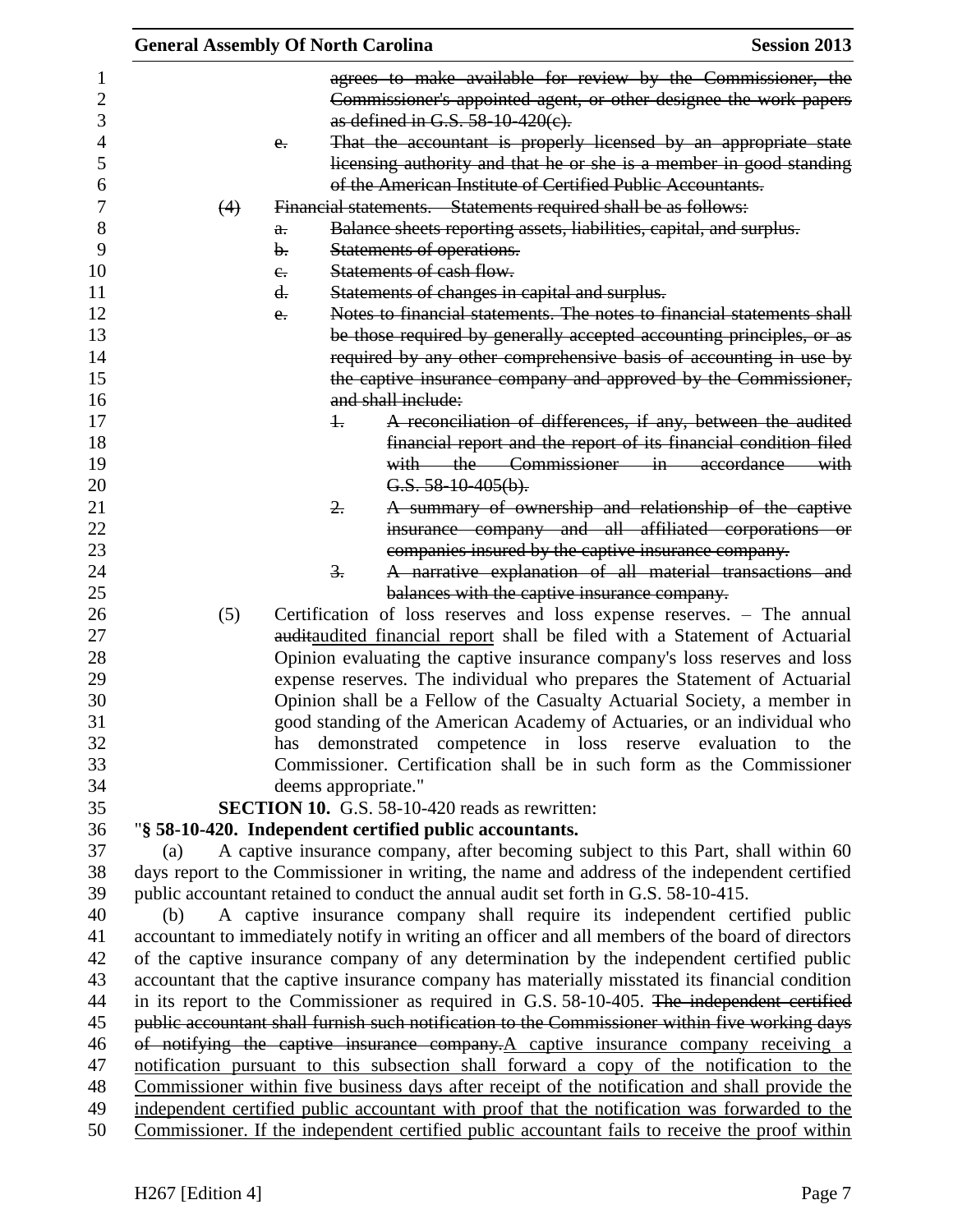the five-day period required by this subsection, the independent certified public accountant shall within the next five business days submit a copy of the notification to the Commissioner. (c) A captive insurance company shall require its independent certified public accountant to make available for review by the Commissioner or his or her appointed agent the work papers prepared in the conduct of the audit of the captive insurance company. The captive insurance company shall require that the independent certified public accountant retain the audit work papers for a period of not less than five years after the period reported upon. The aforementioned review by the Commissioner shall be considered an examination, and all working papers obtained during the course of such examination shall be confidential. The captive insurance company shall require that the independent certified public accountant provide copies, in such form as the Commissioner deems appropriate, of any of the working papers which the Commissioner considers relevant. Such working papers may be retained by the Commissioner. "Work papers" as referred to in this section include, but are not necessarily limited to, schedules, analyses, reconciliations, abstracts, memoranda, narratives, flow charts, copies of captive insurance company records, or other documents prepared or obtained by the independent certified public accountant and the independent certified public accountant's employees in the conduct of their audit of the captive insurance company.

 (d) The lead audit partner may not act in that capacity for more than five consecutive years. For purposes of this subsection, lead audit partner means the partner having primary responsibility for the audit. The person shall be disqualified from acting in that or similar capacity for the captive insurance company for a period of five consecutive years. A captive insurance company may make application to the Commissioner for relief from the above rotation requirement on the basis of unusual circumstances. This application should be made at least 30 days before the end of the calendar year. The Commissioner may consider the following factors in determining if the relief should be granted:

- (1) Number of partners, expertise of the partners, or the number of insurance
- 27 clients in the firm:
- 

(2) Premium volume of the captive insurance company; or

(3) Number of jurisdictions in which the insurer transacts business.

 (e) Risk retention groups shall comply with Part 7 of Article 10 of this Chapter instead of this section."

- **SECTION 11.** G.S. 58-10-425 reads as rewritten:
- "**§ 58-10-425. Deposit requirement.**

 (a) Whenever the Commissioner deems that the financial condition of a captive insurance company warrants additional security beyond that required pursuant to 36 G.S.  $58-10-345(c)(6)$ , the The Commissioner may require a captive insurance company to maintain a deposit with the Commissioner additional cash or securities approved by the Commissioner or, alternatively, to furnish the Commissioner a clean irrevocable letter of credit issued by a bank chartered by the State or by a member bank of the Federal Reserve System 40 and approved by the Commissioner. in a form and amount as the Commissioner may specify.

 (b) A captive insurance company may receive interest or dividends from deposits held by the Commissioner or exchange the deposits for others of equal value with the approval of the Commissioner.

 (c) If a captive insurance company discontinues business, the Commissioner shall return deposits held by the Commissioner only after being satisfied that all obligations of the captive insurance company have been discharged."

**SECTION 12.** G.S. 58-10-430 reads as rewritten:

## "**§ 58-10-430. Examinations.**

 (a) Whenever the Commissioner determines it to be prudent, the Commissioner shall visit a captive insurance company and inspect and examine its affairs to ascertain its financial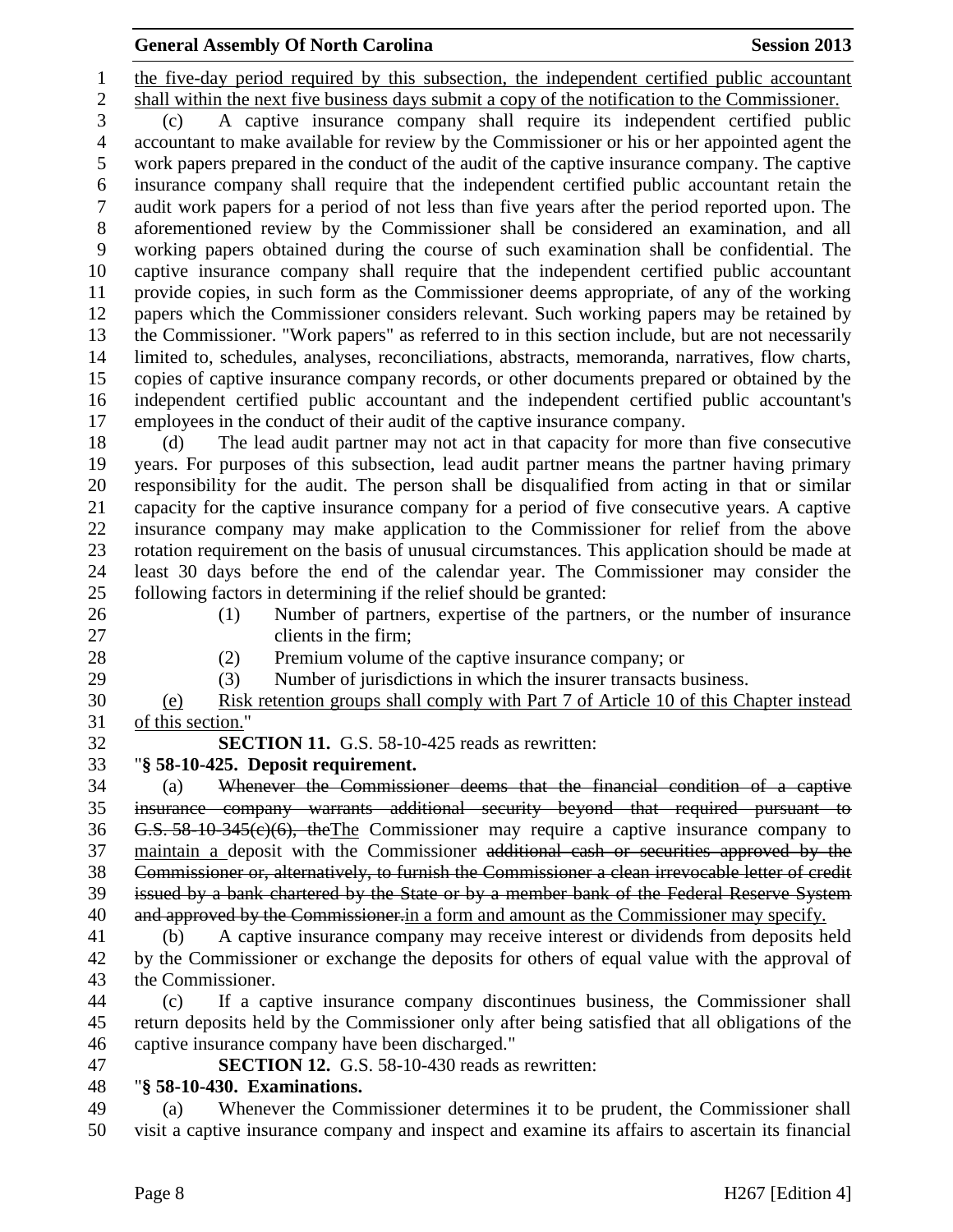condition, its ability to fulfill its obligations, and whether it has complied with this Part. The expenses and charges of the examination shall be paid by the captive insurance company. (b) G.S. 58-2-160 shall apply to examinations conducted under this section. (c) All examination reports, preliminary examination reports or results, working papers, recorded information, documents, and copies thereof produced by, obtained by, or disclosed to the Commissioner or any other person in the course of an examination made under this section are confidential, are not subject to subpoena, and may not be made public by the Commissioner or an employee or agent of the Commissioner. Nothing in this subsection shall prevent the Commissioner from using such information in furtherance of the Commissioner's regulatory authority under this Chapter. The Commissioner shall have the discretion to grant access to such information to public officials having jurisdiction over the regulation of insurance in any other state or country or to law enforcement officers of this State or any other state or agency of the federal government at any time only if the officials receiving the information agree in writing to maintain the confidentiality of the information in a manner consistent with this subsection.

 (d) Risk retention groups are not subject to this section and shall instead be examined in accordance with the Examination Law, G.S. 58-2-131 through G.S. 58-2-134."

**SECTION 13.** G.S. 58-10-440(b) reads as rewritten:

- "**§ 58-10-440. Investment requirements.**
- …

 (b) No pure captive insurance company, industrial insured captive insurance company, 22 protected cell captive insurance company, incorporated cell captive insurance company, or special purpose captive insurance company, or special purpose financial captive insurance company shall be subject to any restrictions on allowable investments, provided that the Commissioner may prohibit or limit any investment that threatens the solvency or liquidity of any such company."

**SECTION 14.** G.S. 58-10-445 reads as rewritten:

## "**§ 58-10-445. Reinsurance.**

 (a) Any captive insurance company may provide reinsurance as authorized by this Chapter on risks ceded by any other insurer.

 (b) Any captive insurance company may take credit for the reinsurance of risks or portions of risks ceded to reinsurers complying with this Chapter. If the reinsurer is licensed as a risk retention group, then the ceding risk retention group or its members must qualify for membership with the reinsurer. The Commissioner shall have the discretion to allow a captive insurance company to take credit for the reinsurance of risks or portions of risks ceded to an unauthorized reinsurer, after review, on a case-by-case basis. The Commissioner may require any documents, financial information, or other evidence that suchwill allow an unauthorized 38 reinsurer will be able to demonstrate adequate security for its financial obligations.

 (c) In addition to reinsurers authorized by this Chapter, a captive insurance company may take credit for the reinsurance of risks or portions of risks ceded to a pool, exchange, or association to the extent authorized by the Commissioner. The Commissioner may require any documents, financial information, or other evidence that such a pool, exchange, or association will be able to provide adequate security for its financial obligations. The Commissioner may deny authorization or impose any limitations on the activities of a reinsurance pool, exchange, or association that in the Commissioner's judgment are necessary and proper to provide adequate security for the ceding captive insurance company and for the protection and consequent benefit of the public at large.

…."

**SECTION 15.** G.S. 58-10-465 reads as rewritten:

"**§ 58-10-465. Applicable provisions.**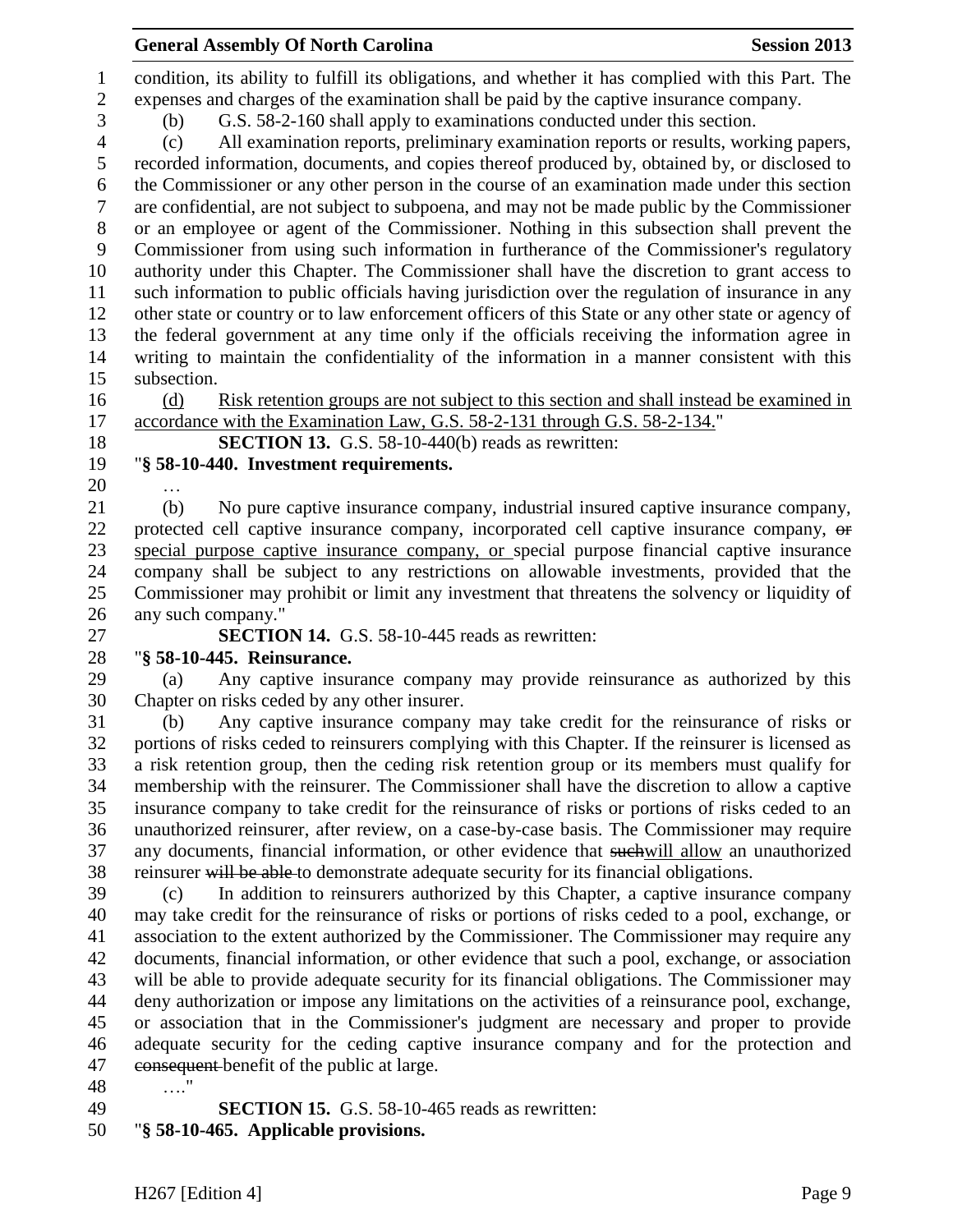|                  | <b>General Assembly Of North Carolina</b><br><b>Session 2013</b>                                  |
|------------------|---------------------------------------------------------------------------------------------------|
| $\mathbf{1}$     | No provisions of this Chapter, other than those contained in this Part or as expressly<br>(a)     |
| $\overline{c}$   | provided in this Part, shall apply to captive insurance companies. Risk retention groups shall    |
| 3                | have the privileges and be subject to Article 22 of this Chapter in addition to the applicable    |
| $\overline{4}$   | provisions of this Part.                                                                          |
| 5                | The Commissioner may exempt, by rule, regulation, or order, special purpose<br>(b)                |
| 6                | captive insurance companies, on a case by case basis, from provisions of this Chapter and any     |
| $\boldsymbol{7}$ | rules established under this Chapter that the Commissioner determines to be inappropriate         |
| $8\phantom{1}$   | given the nature of the risks to be insured."                                                     |
| 9                | <b>SECTION 16.</b> G.S. 58-10-510( $o$ ) reads as rewritten:                                      |
| 10               | The business written by a protected cell captive insurance company, with respect to<br>"(0)       |
| 11               | each protected cell, must be secured by one of the following methods:                             |
| 12               | Fronted by an insurance company licensed under the laws of any state.<br>(1)                      |
| 13               | Reinsured by a reinsurer authorized or approved by this State.                                    |
| 14               | (2)                                                                                               |
|                  | Secured by a trust fund in the United States for the benefit of policyholders<br>(3)              |
| 15               | and claimants, funded by an irrevocable letter of credit, or other arrangement                    |
| 16               | that is acceptable to the Commissioner. The amount of security provided                           |
| 17               | shall be no less than the reserves associated with those liabilities which are                    |
| 18               | neither fronted nor reinsured, including reserves for losses, allocated loss                      |
| 19               | adjustment expenses, incurred but not reported losses, and unearned                               |
| 20               | premiums for business written through the participant's protected cell. The                       |
| 21               | Commissioner may require the protected cell captive insurance company to                          |
| 22               | increase the funding of any security arrangement established under this                           |
| 23               | subdivision. If the form of security is a letter of credit, the letter of credit                  |
| 24               | shall be issued or confirmed by a bank approved by the Commissioner. A                            |
| 25               | trust maintained pursuant to this subdivision shall be established in a form                      |
| 26               | and upon such terms approved by the Commissioner."                                                |
| 27               | <b>SECTION 17.</b> G.S. 58-10-520 reads as rewritten:                                             |
| 28               | "§ 58-10-520. Combining assets of protected cells.                                                |
| 29               | Notwithstanding G.S. 58-10-510, the assets of two or more protected cells may be                  |
| 30               | combined for purposes of investment and such combination shall not be construed as defeating      |
| 31               | the segregation of such assets for accounting or other purposes. Protected cell captive insurance |
| 32               | companies shall comply with the investment requirements contained in G.S. 58-7-167,               |
| 33               | 58-7-170, 58-7-172, 58-7-173, 58-7-178, 58-7-179, 58-7-180, 58-7-183, 58-7-185, 58-7-187,         |
| 34               | 58-7-188, 58-7-192, 58-7-193, 58-7-197, 58-7-200, and 58-7-205, as applicable; provided that      |
| 35               | compliance with such investment requirements shall be waived for protected cell captive           |
| 36               | insurance companies to the extent that credit for reinsurance ceded to reinsurers is allowed      |
| 37               | pursuant to G.S. 58-10-445 or to the extent otherwise deemed reasonable and appropriate by        |
| 38               | the Commissioner. Notwithstanding any other provision of this Chapter, the Commissioner           |
| 39               | may approve the use of alternative reliable methods of valuation and rating."                     |
| 40               | <b>SECTION 18.</b> G.S. 58-10-565 $(c)$ reads as rewritten:                                       |
| 41               | A complete SPFC application shall include the following:<br>" $(c)$                               |
| 42               |                                                                                                   |
| 43               | (5)<br>An affidavit from the applicant SPFC verifying:                                            |
| 44               | The applicant SPFC complies with this Part.<br>a.                                                 |
| 45               | The applicant SPFC operates only pursuant to this Part.<br>b.                                     |
| 46               | The applicant SPFC's investment strategy reflects and takes into<br>c.                            |
| 47               | account the liquidity of assets and the reasonable preservation,                                  |
| 48               | administration, and asset management of such assets relative to the                               |
| 49               | risks associated with the SPFC contract and the insurance                                         |
| 50               | securitization transaction.                                                                       |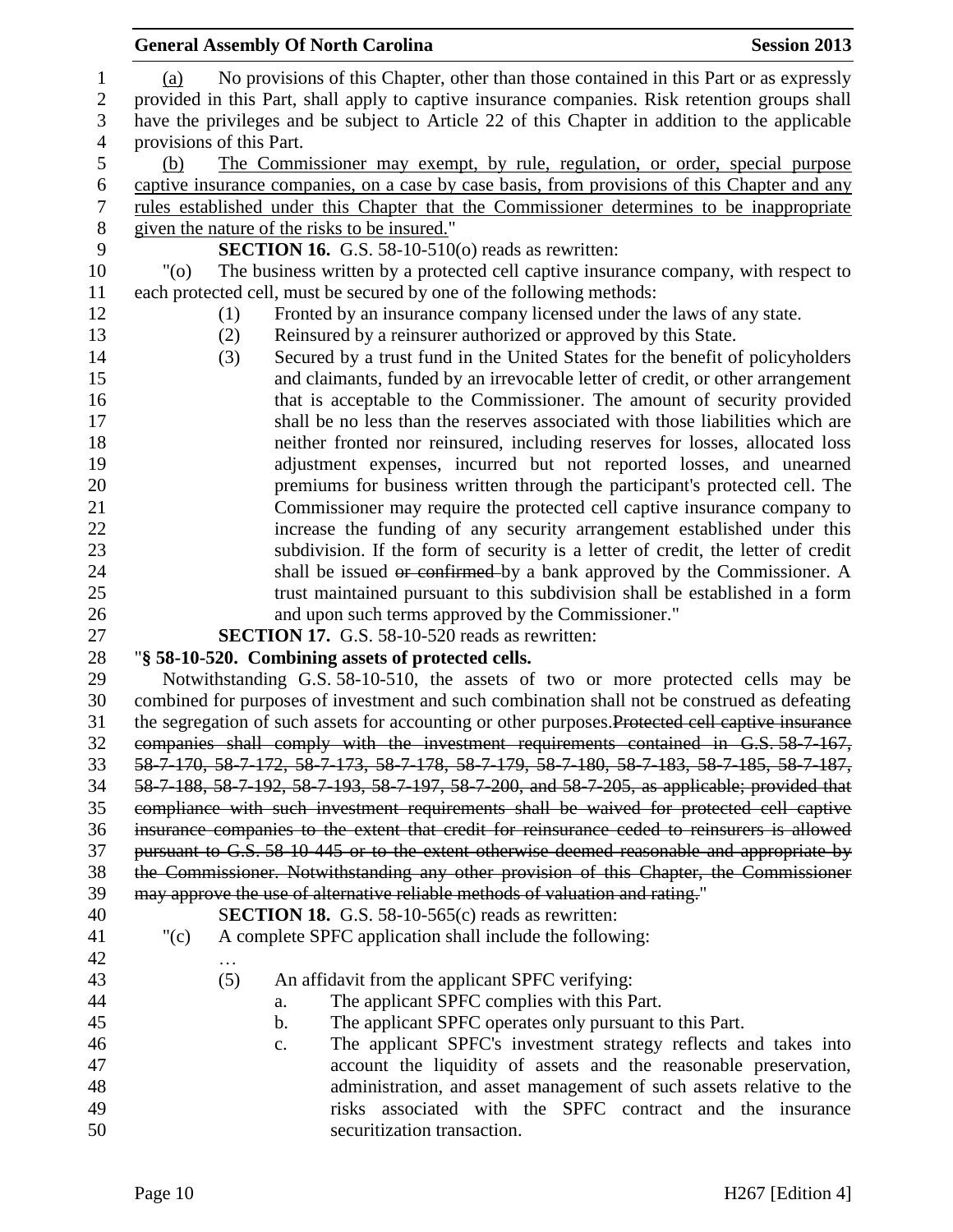|                         | <b>General Assembly Of North Carolina</b>                                                                                                                                                                                              | <b>Session 2013</b> |
|-------------------------|----------------------------------------------------------------------------------------------------------------------------------------------------------------------------------------------------------------------------------------|---------------------|
|                         | $\mathbf{d}$ .<br>The securities proposed to be issued, if any, are valid legal<br>obligations that are either properly registered with the Commissioner<br>or constitute an exempt security or form part of an exempt<br>transaction. |                     |
| (6)                     | Any other statements or documents required by the Commissioner to<br>evaluate and complete the licensing of the SPFC."                                                                                                                 |                     |
|                         | <b>SECTION 19.</b> G.S. 58-10-625 reads as rewritten:                                                                                                                                                                                  |                     |
|                         | "§ 58-10-625. Changes in plan of operation; filing of audit and statement of operation;                                                                                                                                                |                     |
|                         | examinations.                                                                                                                                                                                                                          |                     |
| $\left(\epsilon\right)$ | An SPFC shall report using statutory accounting principles, unless the                                                                                                                                                                 |                     |
|                         | Commissioner requires, approves, or accepts the use of generally accepted accounting                                                                                                                                                   |                     |
|                         | principles or other comprehensive basis of accounting. In each case the Commissioner may                                                                                                                                               |                     |
|                         | require, approve, or accept any appropriate or necessary modifications or adaptations to the                                                                                                                                           |                     |
|                         | accounting basis, and may require the report to be supplemented by additional information.                                                                                                                                             |                     |
| (d)                     | Each SPFC shall file by March 1 a statement of operations, report of its financial                                                                                                                                                     |                     |
|                         | condition, using either generally accepted accounting principles or, if approved, accepted, or                                                                                                                                         |                     |
|                         | required by the Commissioner, statutory accounting principles with useful or necessary                                                                                                                                                 |                     |
|                         | modifications or adaptations for the type of insurance and kinds of insurers to be reported upon,                                                                                                                                      |                     |
|                         | and as supplemented by additional information required by the Commissioner. The statement                                                                                                                                              |                     |
|                         | of operations report shall include a statement of income, a balance sheet, and may include a                                                                                                                                           |                     |
|                         | detailed listing of invested assets, including identification of assets held in trust to secure the                                                                                                                                    |                     |
|                         | obligations of the SPFC under the SPFC contract. The SPFC also may include with the filing                                                                                                                                             |                     |
|                         | risk-based capital calculations and other adjusted capital calculations to assist the                                                                                                                                                  |                     |
|                         | Commissioner with evaluating the levels of the surplus of the SPFC for the year ending on                                                                                                                                              |                     |
|                         | December 31 of the previous year. The statements report shall be prepared on forms required by                                                                                                                                         |                     |
|                         | the Commissioner. In addition, the Commissioner may require the filing of performance                                                                                                                                                  |                     |
|                         | assessments of the SPFC contract.                                                                                                                                                                                                      |                     |
|                         |                                                                                                                                                                                                                                        |                     |
|                         | <b>SECTION 20.</b> G.S. 58-3-165 reads as rewritten:<br>"§ 58-3-165. Business transacted with producer-controlled property or casualty insurers.                                                                                       |                     |
|                         | As used in this section:                                                                                                                                                                                                               |                     |
| (a)<br>(1)              | "Accredited state" means a state in which the insurance department or                                                                                                                                                                  |                     |
|                         | regulatory agency has qualified as meeting the minimum financial regulatory                                                                                                                                                            |                     |
|                         | standards promulgated and established from time to time by the NAIC.                                                                                                                                                                   |                     |
| (2)                     | "Captive insurer" means an insurance company that is owned by another                                                                                                                                                                  |                     |
|                         | organization and whose exclusive purpose is to insure risks of the parent                                                                                                                                                              |                     |
|                         | organization and affiliated companies. In the case of groups and                                                                                                                                                                       |                     |
|                         | associations, "captive insurer" means an insurance organization that is                                                                                                                                                                |                     |
|                         | owned by the insureds, and whose exclusive purpose is to insure risks of                                                                                                                                                               |                     |
|                         | member organizations or group members and their affiliates. "Captive                                                                                                                                                                   |                     |
|                         | insurer" does not include a risk retention group licensed under Part 9 of                                                                                                                                                              |                     |
|                         | Article 10 of this Chapter.                                                                                                                                                                                                            |                     |
| (3)                     | "Control" and its cognates mean the direct or indirect possession of the                                                                                                                                                               |                     |
|                         | power to direct or cause the direction of the management and policies of a                                                                                                                                                             |                     |
|                         | person, whether through the ownership of voting securities, by contract other                                                                                                                                                          |                     |
|                         | than a commercial contract for goods or nonmanagement services, or                                                                                                                                                                     |                     |
|                         | otherwise, unless the power is the result of an official position with or                                                                                                                                                              |                     |
|                         | corporate office held by the person. Control is presumed to exist if any                                                                                                                                                               |                     |
|                         | person directly or indirectly owns, controls, holds with the power to vote, or                                                                                                                                                         |                     |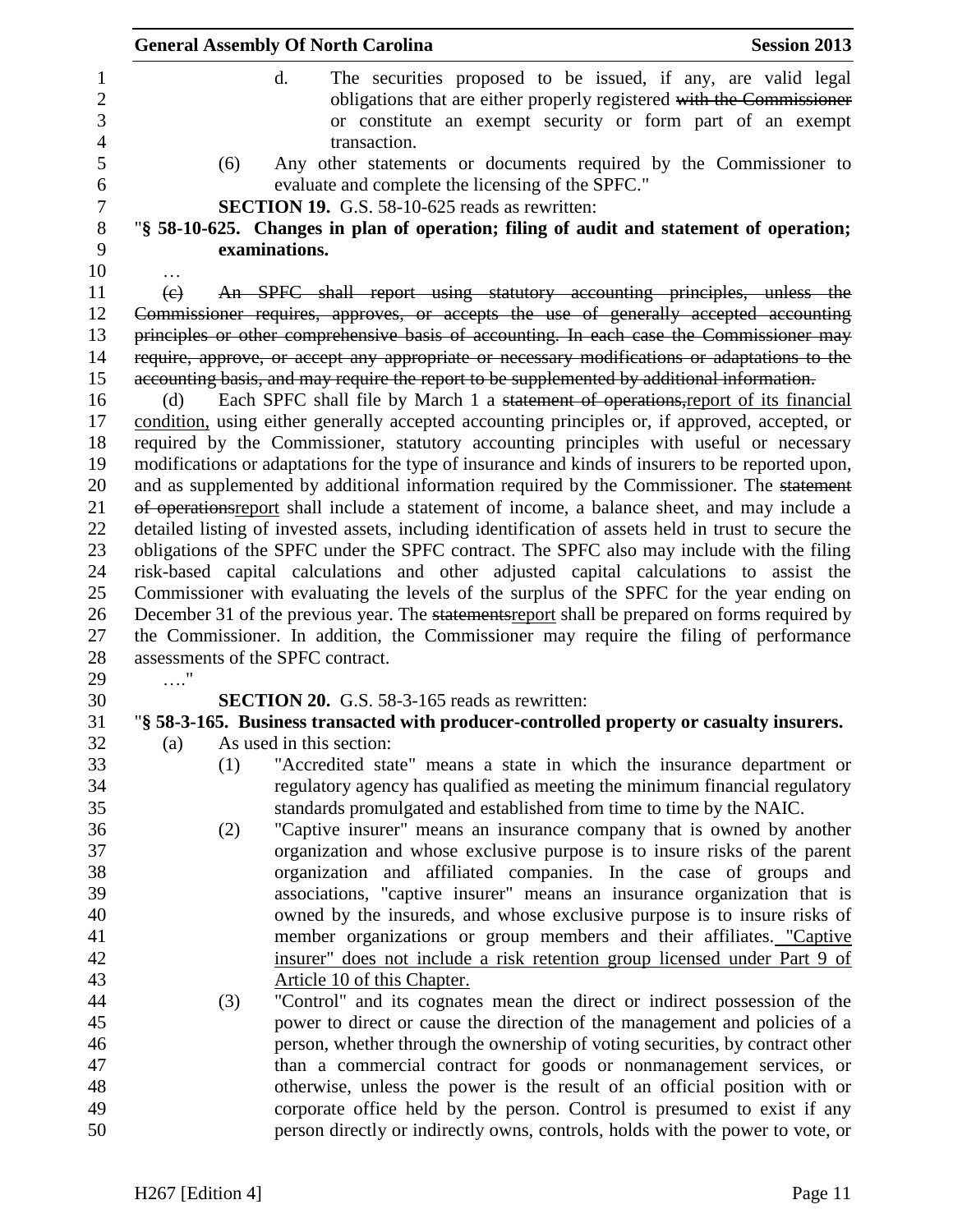|                          | <b>General Assembly Of North Carolina</b>                                                                                                 | <b>Session 2013</b> |
|--------------------------|-------------------------------------------------------------------------------------------------------------------------------------------|---------------------|
|                          | holds proxies representing ten percent (10%) or more of the voting securities                                                             |                     |
|                          | of any other person.                                                                                                                      |                     |
| (4)                      | "Controlled insurer" means an insurer that is controlled, directly or                                                                     |                     |
|                          | indirectly, by a producer.                                                                                                                |                     |
| (5)                      | "Controlling producer" means a producer who, directly or indirectly,                                                                      |                     |
|                          | controls an insurer.                                                                                                                      |                     |
| (6)                      | "Insurer" means any person licensed to write property or casualty insurance                                                               |                     |
|                          | in this State. "Insurer" does not mean a risk retention group under Article 22                                                            |                     |
|                          | of this Chapter, includes a risk retention group licensed under Part 9 of                                                                 |                     |
|                          | Article 10 of this Chapter but excludes a residual market mechanism, a joint                                                              |                     |
|                          | underwriting authority, nor-and a captive insurer.                                                                                        |                     |
| (7)                      | "Producer" means an insurance broker or brokers or any other person, when,                                                                |                     |
|                          | for any compensation, commission, or other thing of value, that person acts                                                               |                     |
|                          | or aids in any manner in soliciting, negotiating, or procuring the making of                                                              |                     |
|                          | any insurance contract on behalf of an insured other than that person.                                                                    |                     |
|                          | "Producer" does not mean an exclusive agent or any independent agent                                                                      |                     |
|                          | acting on behalf of a controlled insurer, including any subagent or                                                                       |                     |
|                          | representative of the agent, who acts as such in the solicitation of,                                                                     |                     |
|                          | negotiation for, or procurement or making of an insurance contract, if the                                                                |                     |
|                          | agent is not also acting in the capacity of an insurance broker in the                                                                    |                     |
|                          | transaction in question.                                                                                                                  |                     |
| $\ldots$ "               |                                                                                                                                           |                     |
|                          | <b>SECTION 21.</b> G.S. 58-12-2 reads as rewritten:                                                                                       |                     |
| "§ 58-12-2. Definitions. |                                                                                                                                           |                     |
|                          | As used in this Article, the following terms have the following meanings:                                                                 |                     |
| (1)                      | Adjusted risk-based capital report. $- A$ risk-based capital report that has been                                                         |                     |
|                          | adjusted by the Commissioner under G.S. 58-12-6.                                                                                          |                     |
| (2)                      | Corrective order. $-$ An order issued by the Commissioner specifying                                                                      |                     |
|                          | corrective actions that the Commissioner has determined are required.<br>Domestic insurer. – Any insurance company or health organization |                     |
| (3)                      | organized in this State under Article 7 of this Chapter as specified in                                                                   |                     |
|                          | subdivisions (4b) and (5a) of this section or under Article 15, 65, or 67 of                                                              |                     |
|                          | this Chapter. Chapter or any risk retention group organized in this State under                                                           |                     |
|                          | Part 9 of Article 10 of this Chapter.                                                                                                     |                     |
|                          | $\pmb{\mathsf{H}}$                                                                                                                        |                     |
|                          | <b>SECTION 22.</b> G.S. 58-22-15 reads as rewritten:                                                                                      |                     |
|                          | "§ 58-22-15. Risk retention groups chartered in this State.                                                                               |                     |
| (a)                      | A risk retention group shall, pursuant to the provisions of Part 9 of Article 10 of this                                                  |                     |
|                          | Chapter, be chartered and licensed to write only liability insurance pursuant to this Article and,                                        |                     |
|                          | except as provided elsewhere in this Article, must comply with all of the laws and rules                                                  |                     |
|                          | applicable to such insurers chartered and licensed in this State and with G.S. 58-22-20 to the                                            |                     |
|                          | extent such requirements are not a limitation on laws, administrative rules, or requirements of                                           |                     |
| this State.              |                                                                                                                                           |                     |
| (b)                      | Before it may offer insurance in any state, each risk retention group shall also                                                          |                     |
|                          | submit for approval to the Commissioner of this State a plan of operation or feasibility study.                                           |                     |
|                          | The Commissioner may limit the net amount of risk retained by a risk retention group for any                                              |                     |
|                          | individual risk. The risk retention group shall submit an appropriate revision in the event of any                                        |                     |
|                          | subsequent material change in any item of the plan of operation or feasibility study, within 10                                           |                     |
|                          | days after any such change. The group shall not offer any additional kinds of liability                                                   |                     |
|                          | insurance, in this State or in any other state, until a revision of such plan or study is approved                                        |                     |
|                          |                                                                                                                                           |                     |

by the Commissioner.